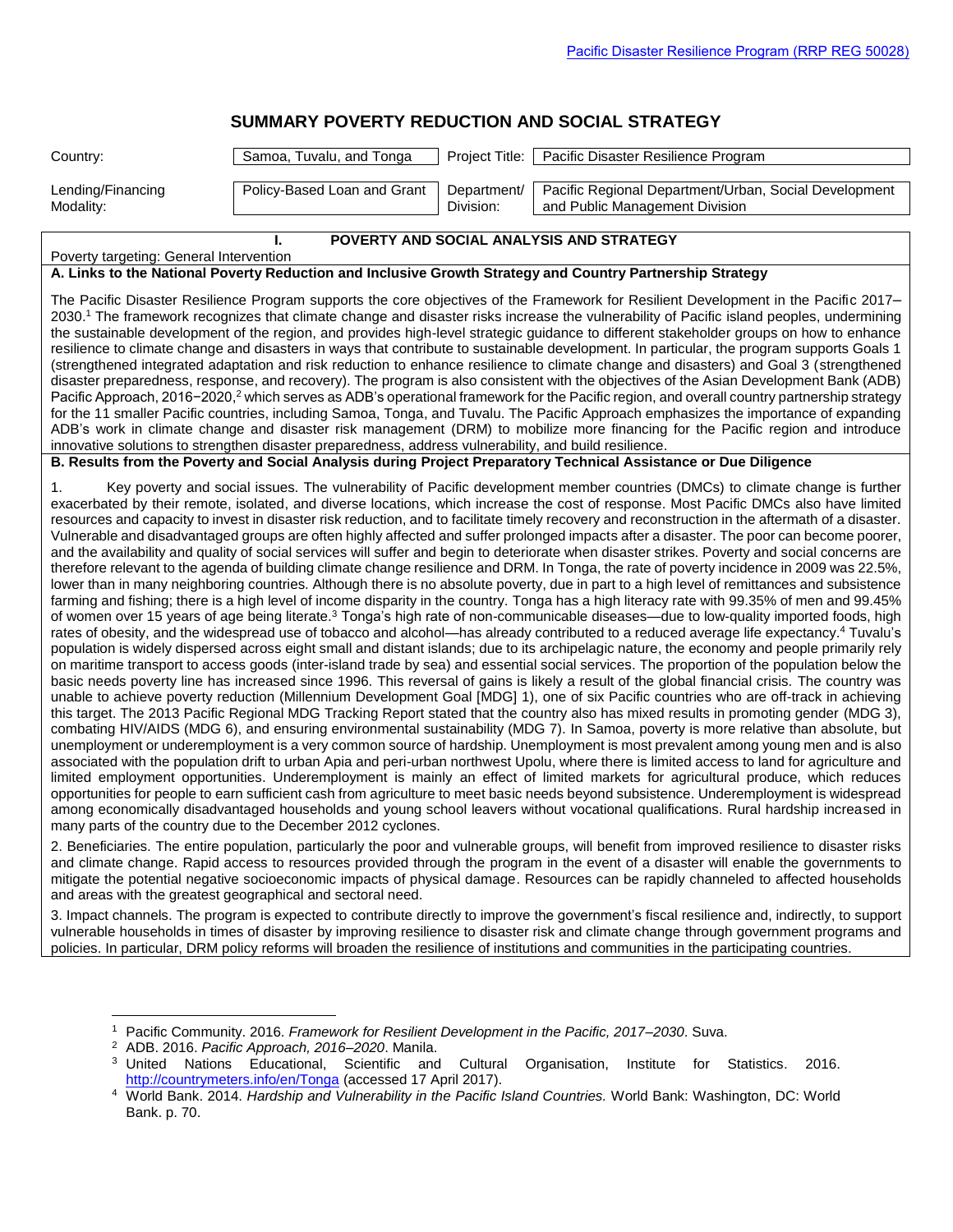4. Other social and poverty issues. The program will not directly address the various social and poverty issues present in the participating Pacific countries. Nevertheless, improving resilience to disaster risk and climate change and providing an immediate financial response will help prevent poverty and social issues from worsening.

5. Design features. In addition to providing quick financing for early disaster recovery, the program will establish a framework and capacity development to strengthen DRM in participating countries as a longer term solution to improve country resilience.

## **C. Poverty Impact Analysis for Policy-Based Lending**

1. Impact channels of the policy reform(s). The policy reforms will develop more effective DRM systems and encompass actions to (i) strengthen policy, governance, and institutional arrangements for DRM, such as regulatory frameworks, strategies and plans, and assessment methodologies; (ii) improve DRM investment planning processes and tools; and (iii) expand disaster risk financing. Improving the DRM response is expected to strengthen existing social protection systems, ensuring that communities and vulnerable households are able to reach safety in the event of a disaster, access sufficient relief supplies to meet their immediate needs, and receive support to rebuild their lives.

2. Impacts of policy reform(s) on vulnerable groups. Although the policy reforms are not directly intended for vulnerable groups, these groups stand to benefit the most as they are less resilient and able to withstand the impacts of disasters. They are expected to benefit from the following: (i) fewer lives lost and injuries incurred during a disaster, reflecting improved disaster planning, response preparation, and public training; (ii) reduced damage and losses to public and personal property due to (a) improved disaster planning, response preparation, and public training; (b) more resilient critical public infrastructure and assets, and (c) strengthened building codes; (iii) improved public safety due to faster removal of debris and hazards; (iv) faster restoration of essential services due to improved planning, financing, and pre-contracting of specialized services, allowing for reduced public and private costs through shorter business, office, and public facility closures; (v) reduced risk of negative post-disaster health impacts due to a more effectively coordinated and better targeted humanitarian response providing temporary shelter, food, water, and sanitation; and (vi) reduced opportunity cost associated with government budget or aid program reallocations, and/or any financial costs associated with additional commercial or concessional borrowing that may be urgently needed to meet post-disaster costs.

3. Systemic changes expected from policy reform(s). The program will help the participating countries build their resilience to climate change and DRM broadly at the national, subnational or district, and/or sector levels. Policy actions include preparing disaster management plans, incorporating disaster and climate resilience requirements in national plans and acts, establishing management committees and capacity development activities, and preparing sector strategic plans with climate change and disaster management consideration, among others. These policy actions are expected to close the DRM gaps in the participating countries. The policy reforms are expected to facilitate more transparent, comprehensive, and proactive measures.

### **II. PARTICIPATION AND EMPOWERING THE POOR**

1. Participatory approaches and project activities

| The program was designed and will be implemented in collaboration with the governments and relevant stakeholders. National and          |
|-----------------------------------------------------------------------------------------------------------------------------------------|
| subnational governments and administrations, the private sector, civil society organizations, communities, regional organizations, and  |
| development partners all have unique and key roles to play in addressing the challenges of climate change and disasters. Given the      |
| broad-based nature of the program in supporting DRM programs in the participating countries, all of these different groups have a stake |
| in the program.                                                                                                                         |

2. Civil society organizations. Awareness-raising activities and consultation in the delivery of policy actions by the governments will include the participation of civil society to ensure that inputs from the wider population are taken into account.

3. The following forms of civil society organization participation are envisaged during project implementation, rated as high (H), medium (M), low (L), or not applicable (NA):

| (H) $\boxtimes$ Information gathering and sharing (M) $\boxtimes$ Consultation $\Box$ Collaboration $\Box$ Partnership |  |  |
|------------------------------------------------------------------------------------------------------------------------|--|--|
| 4. Participation plan. None                                                                                            |  |  |

 $\Box$  Yes.  $\boxtimes$  No. Low level of participation envisaged during program implementation.

## **III. GENDER AND DEVELOPMENT**

#### Gender mainstreaming category: Effective Gender Mainstreaming

**A. Key issues.** Women, particularly in rural areas, are increasingly experiencing poverty and its effects. Women also experience disparate impacts in situations of disaster and emergency, and face different challenges in responding to disasters and coping with the impacts of climate change. The program recognizes the critical role of integrating gender considerations, and advocates for the equitable participation of men and women in planning and implementing resilience-building activities. The disaster management laws in the Pacific countries mostly fail to recognize the gender-differential impacts of disaster risks or call for women's participation in planning and implementing DRM activities. The UN Women Pacific report also assessed that gender and disaster management in the Pacific is based on needs rather than rights, and tends to represent women and girls as vulnerable victims rather than equal rights holders being denied proper and equal access to positions of power and authority. The program includes some key policy actions that address relevant gender issues in the participating countries, such as gender considerations in building codes, women's involvement in disaster preparedness and response, and the inclusion of gender criteria in DRM financing. The program also presents an opportunity to understand the gender dimensions of DRM in the Pacific DMCs better by conducting analytical work supported through its attached technical assistance (TA). The TA will particularly ensure that women are included in building knowledge in key areas of DRM accountabilities, including post-disaster public financial management, and disaster preparedness measures; sex-disaggregated data are included in planning tools and knowledge products; and women are involved in consultations and meetings related to the preparation of DRM plans and policies by the governments.